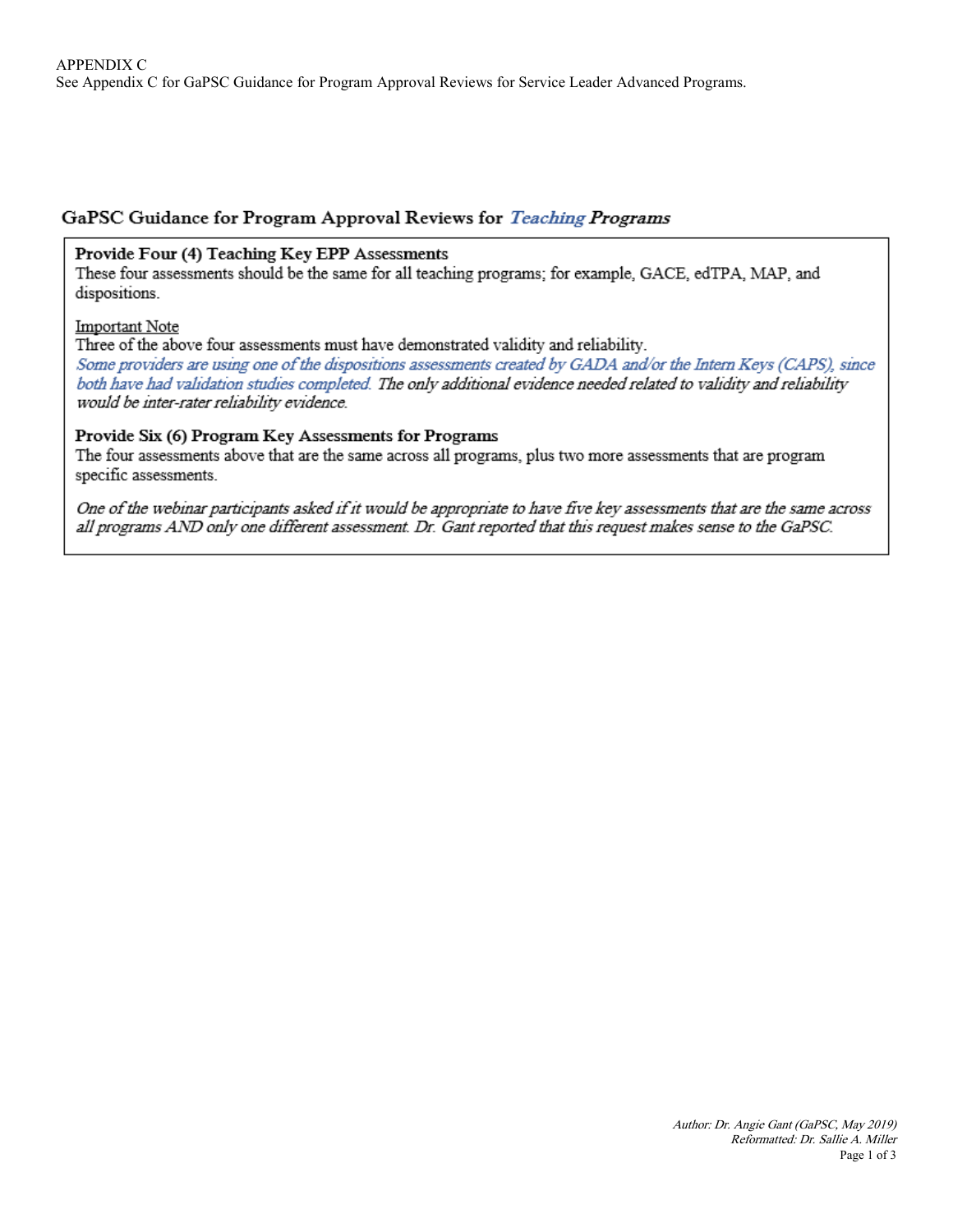## GaPSC Guidance for Program Approval Reviews for Service/Leader Advanced Programs

### **Educational Leader Programs**

**Six Key Assessments** GACE for Tier I AND five additional key assessments PASL for Tier II AND five additional key assessments

Three of the above six key assessments must have demonstrated validity and reliability AND although the expectation is that although all six proficiencies listed in A1.1 will be addressed during the program, only three of the six proficiencies must be assessed through the key assessments.

### **Service Programs**

Four Key Assessments -... two of which have demonstrated validity and reliability

"The EPP selects and defends the choice of at least three of the professional skills stated in A.1.1 that are most critical for the specialized field of preparation. Multiple indicators/measures that are adapted to the generic skills for the professional specialty field are selected for documentation of candidate/completer proficiencies."

Excerpt Page 47 of [CAEP's Gu](http://www.caepnet.org/~/media/Files/caep/accreditation-resources/handbook-guidance-self-study-reports-adv.pdf?la=en)idance

**CAEP guidance** regarding key assessments for accreditation reviews is not as prescriptive, and what the guidance GaPSC has provided is in line with CAEP's expectations.